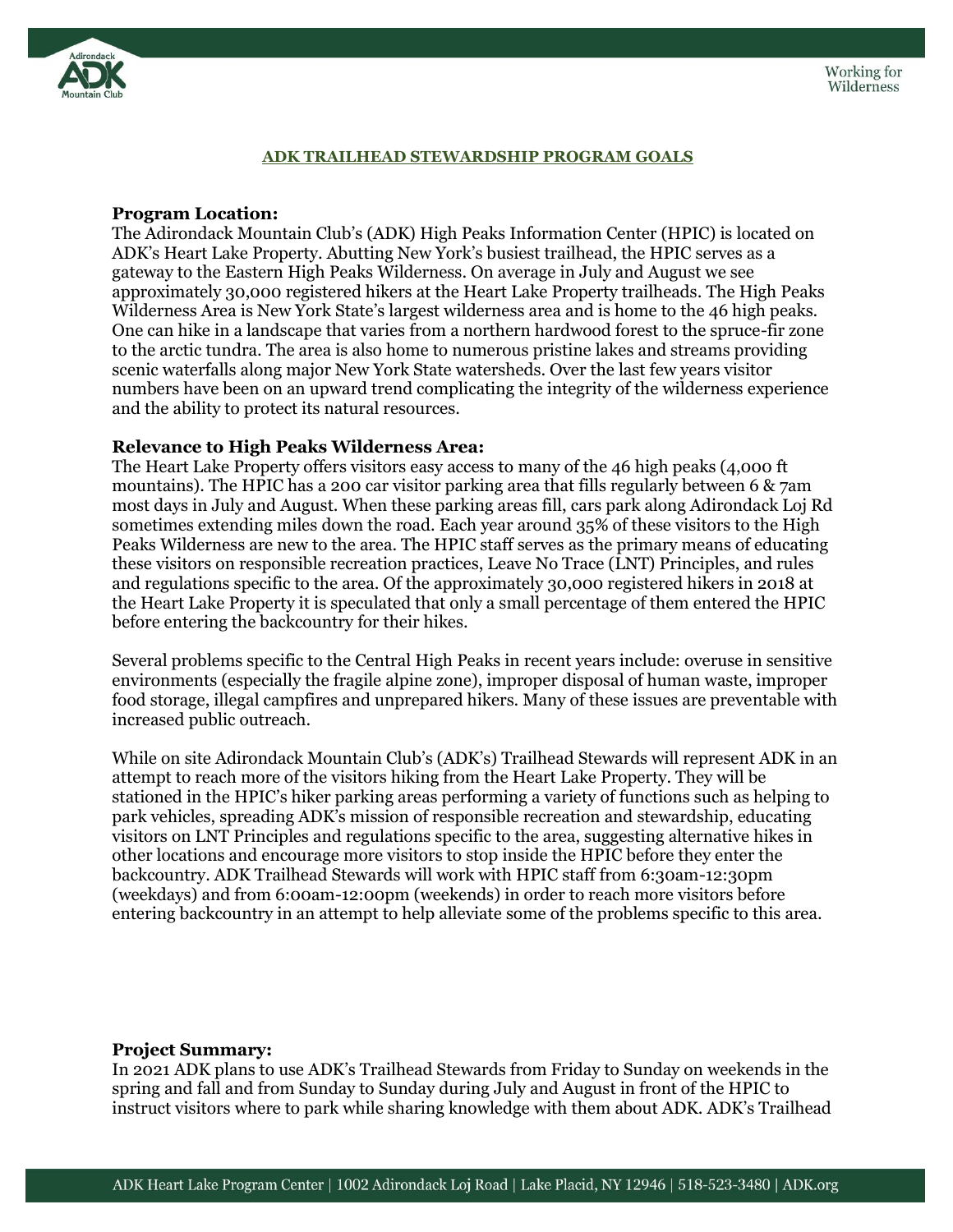

Stewards will provide the public with quality backcountry education in a friendly and welcoming way. Any enforcement activities will be left to NYS DEC personnel on site.

ADK's Trailhead Stewards will receive training specific to the Heart Lake Property and Central High Peaks Wilderness and will wear a uniform identifying them as a representative of ADK. While performing these tasks ADK's Trailhead Stewards will use a hand counter to keep track of the number of visitors they've engaged with. These counts will be used to help establish how many visitors we're reaching through these efforts in order to fine tune the program for the future. Hosts will also be on hand to help with parking lot cleanup. We plan to have one Host present each morning, with potential additional help added on weekends.

# **Staffing and Management:**

The ADK's Trailhead Stewards will be supervised by the Volunteer Coordinator, HPIC Manager and staff. The HPIC Manager will be responsible for greeting the ADK's Trailhead Stewards upon arrival and departure in addition to day to day management of the volunteers.

# **Specific Planned Outcomes and Deliverables:**

We seek to establish a dedicated Trailhead Stewardship Program to realize the following general outcomes:

- Educate public on alternative hiking destinations outside of the High Peaks Wilderness Areas and direct visitors to the High Peaks Information Center
- Provide general public outreach and education on Leave No Trace principles (especially traveling and camping on durable surfaces)
- Educate hikers on the High Peaks rules and regulations
- Educate the public on proper backcountry food storage and disposal of human waste
- Familiarize hikers with the 10 essentials necessary for a safe and fun backcountry experience
- Collect detailed visitor information (count each visitor interacted with)

Specific measurable deliverables that we seek from this program:

- Interact with at least 18,000 visitors at the Heart Lake Program Center
- Assist in weekly parking lot clean ups to promote a litter free backcountry and collect 50lbs of trash
- 30% of hikers will stop in the HPIC before their hike (compare trail register numbers to TrafX data)
- Have 95% coverage for all 100 scheduled days

We anticipate by meeting these deliverables, benefits from this program will include:

- An increase in the proper disposal of human & pet waste
- Reduction in human/black bear interactions
- Greater understanding of safe backcountry travel and responsible recreation practices
- More hikers enter the backcountry with the 10 essentials
- Reduced natural resource impact

# **Timeline:**